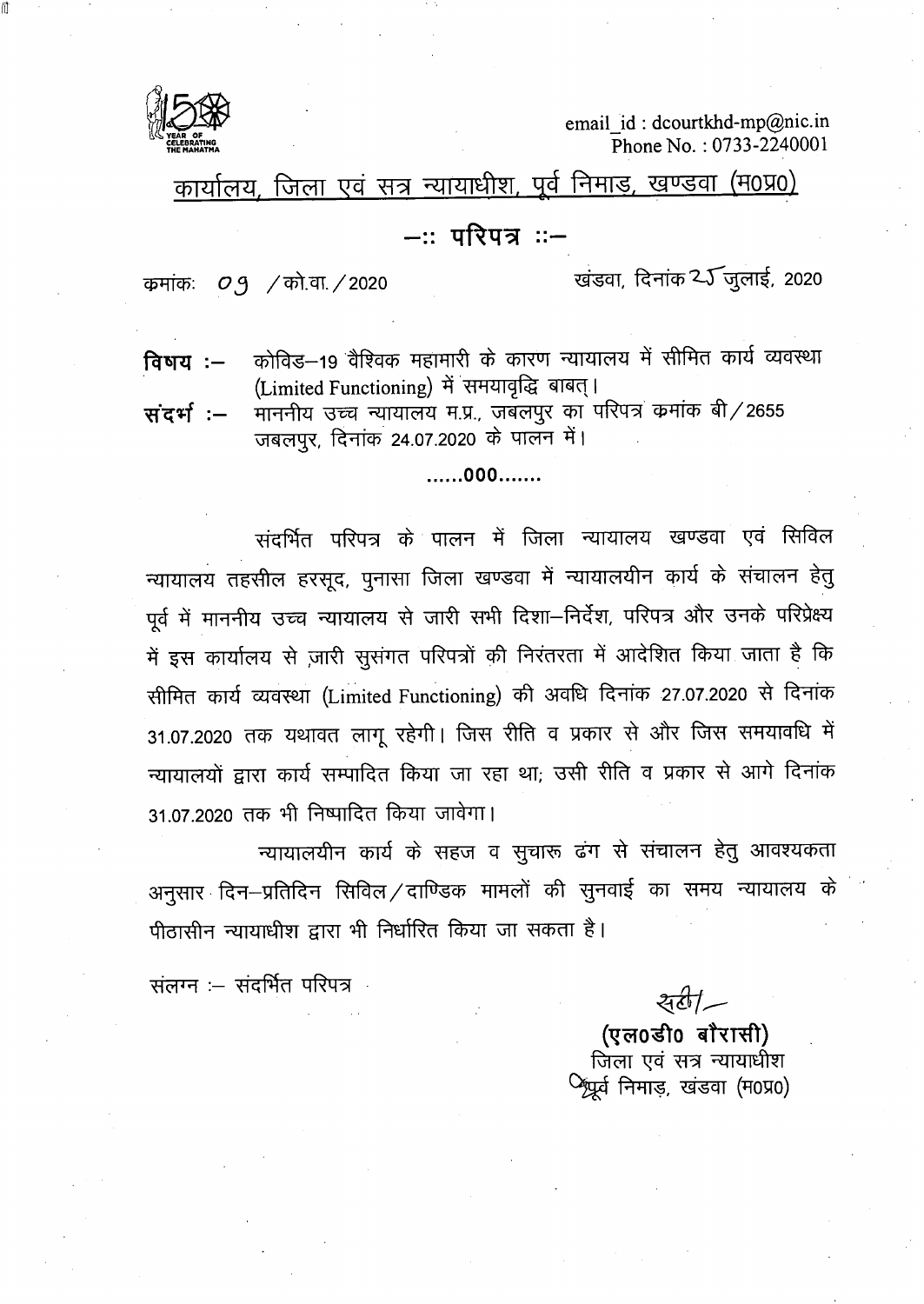पृष्ठां.क0 9954 / को.वा. / 2020

खंडवा, दिनांक 25 जुलाई, 2020

<u>प्रतिलिपि :--</u>

- विशेष न्यायाधीश/परिवार न्यायालय/प्रथम, द्वितीय, तृतीय, चतुर्थ अपर  $1 -$ जिला एवं सत्र न्यायाधीश, प्रथम /द्वितीय /तृतीय /षष्ठम् सिविल जज वर्ग $-$ 1 खण्डवा $/$ हरसूद $/$ पुनासा, प्रथम $/$ द्वितीय $/$ तृतीय $\dot{/}$ चतुर्थ सिविल जज वर्ग-2, खण्डवा एवं समस्त प्रशिक्षु न्यायाधीशगण की ओर सूचनार्थ एवं पालनार्थ।
- कलेक्टर, जिला खण्डवा,  $2 -$
- पुलिस अधीक्षक जिला खंडवा,  $3-$
- अध्यक्ष, कम्प्यूटर समिति/समस्त अनुभाग प्रभारी जिला न्यायालय  $4-$ खंडवा / सिविल न्यायालय तहसील हरसूद / पुनासा,
- अध्यक्ष, अभिभाषक संघ, खण्डवा / हरसूद / पुनासा,  $5-$
- प्रस्तुतकार, जिला न्यायालय, खण्डवा।  $6-$
- सिस्टम ऑफिसर सर्वर रूम खंडवा / सिस्टम असिस्टेंट,  $7-$
- प्रशासनिक / उप–प्रशासनिक अधिकारी / समस्त कर्मचारीगण जिला  $8-$ न्यायालय खण्डवा $\times$ सिविल न्यायालय हरसूद / पुनासा, की ओर सूचनार्थ एवं पालनार्थ प्रेषित।

संलग्न :- संदर्भित परिपत्र

やりだ

जिला एवं सत्र न्यायाधीश Augá निमाड़, खंडवा (म0प्र0)